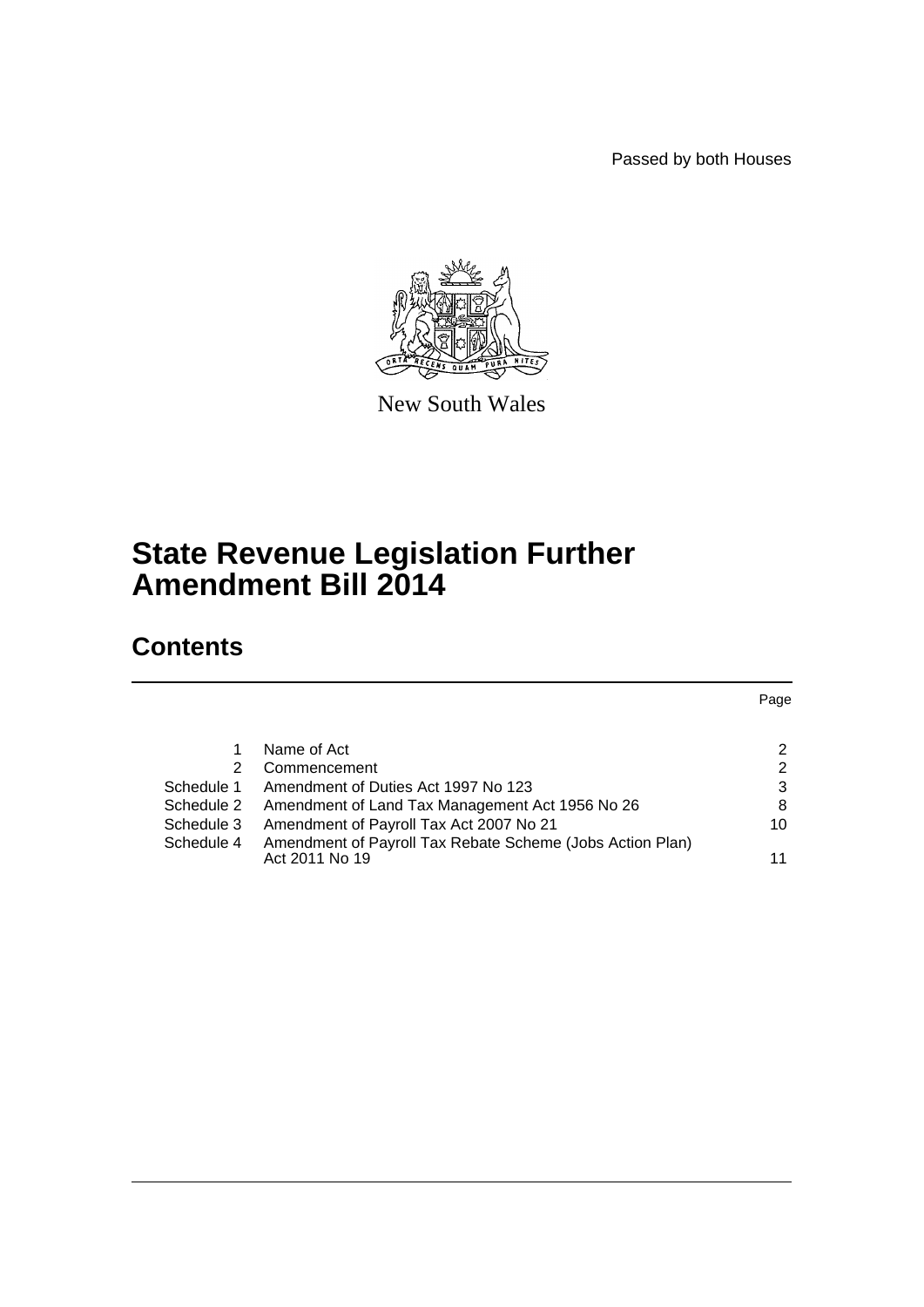*I certify that this public bill, which originated in the Legislative Assembly, has finally passed the Legislative Council and the Legislative Assembly of New South Wales.*

> *Clerk of the Legislative Assembly. Legislative Assembly, Sydney,* , 2014



New South Wales

# **State Revenue Legislation Further Amendment Bill 2014**

Act No , 2014

An Act to make miscellaneous changes to certain State revenue legislation.

*I have examined this bill and find it to correspond in all respects with the bill as finally passed by both Houses.*

*Assistant Speaker of the Legislative Assembly.*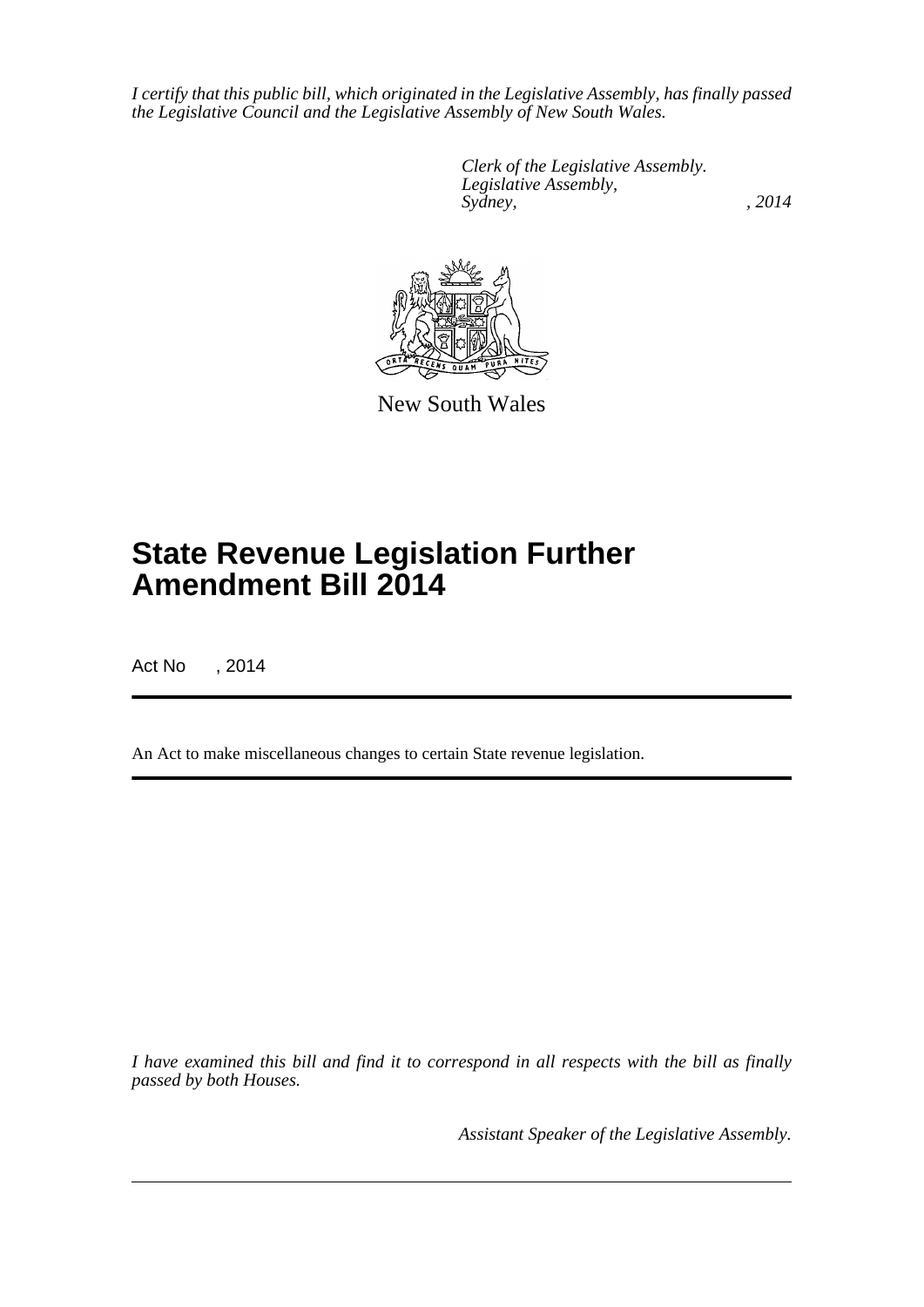State Revenue Legislation Further Amendment Bill 2014 [NSW]

#### <span id="page-2-0"></span>**The Legislature of New South Wales enacts:**

#### **1 Name of Act**

This Act is the *State Revenue Legislation Further Amendment Act 2014*.

#### <span id="page-2-1"></span>**2 Commencement**

- (1) This Act commences on the date of assent to this Act, except as provided by subsection (2).
- (2) The following provisions commence, or are taken to have commenced, on the dates indicated below:
	- (a) Schedule 3 (except item [4])—1 July 2014,
	- (b) Schedule 3 [4]—on a day (not earlier than 1 July 2014) to be appointed by proclamation.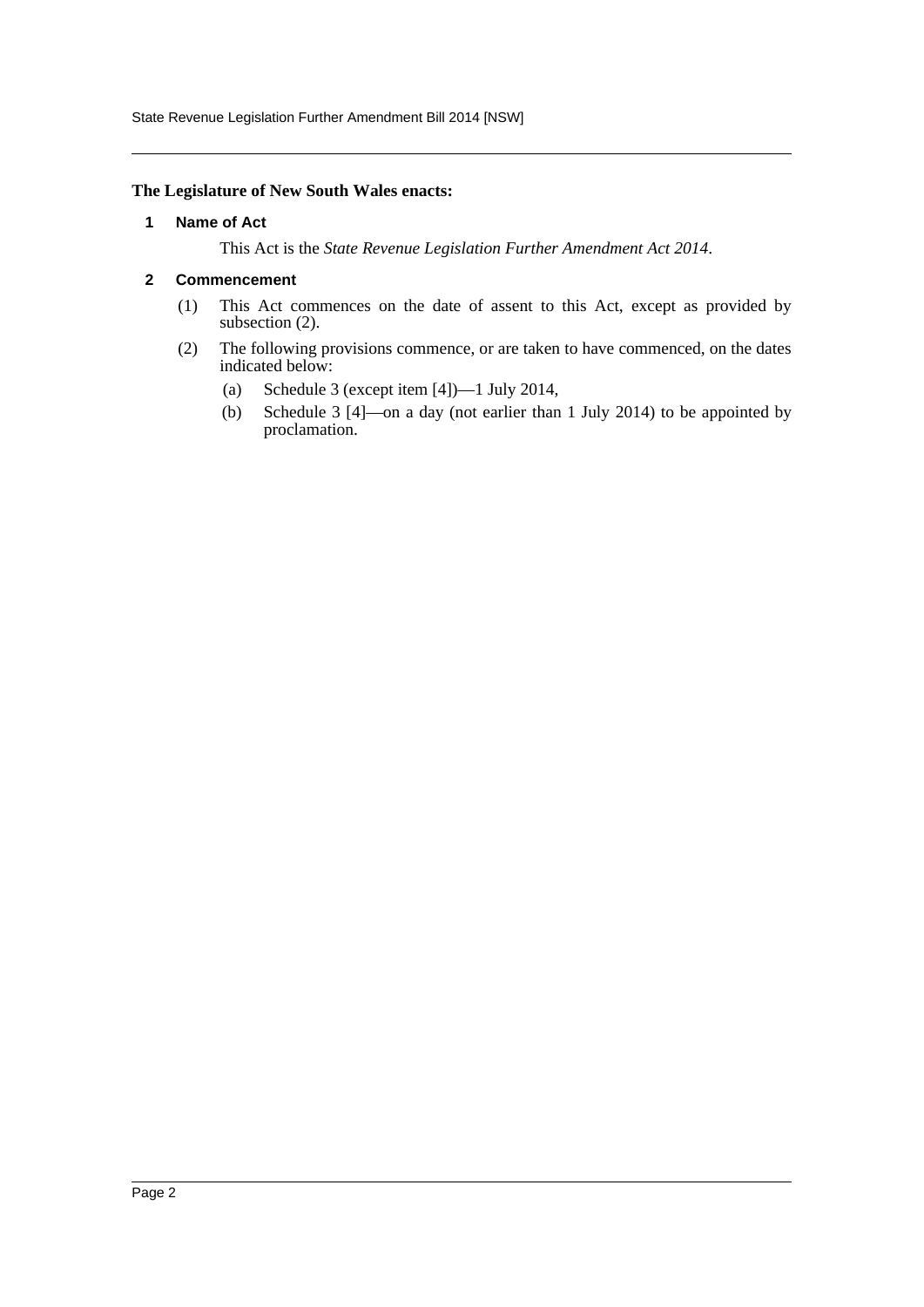# <span id="page-3-0"></span>**Schedule 1 Amendment of Duties Act 1997 No 123**

# **[1] Section 8 Imposition of duty on certain transactions concerning dutiable property** Omit "and" from section 8 (1) (b) (viii).

## **[2] Section 8 (1) (c) and notes**

Omit the paragraph and the notes at the end of the paragraph. Insert instead:

**Note.** There are other provisions in this Act that deem certain transactions to be a transfer of dutiable property under this Chapter, for example:

- (a) section 9A, which provides for certain circumstances in which a transfer of a partnership interest is taken to occur, and
- (b) section 9B, which provides for certain circumstances in which a transfer of an option to purchase land is taken to occur, and
- (c) section 9C, which provides for circumstances in which a novation of an agreement for the lease of land in New South Wales is taken to be a transfer of dutiable property, and
- (d) Part 2 of Chapter 3, which treats a transfer or assignment of an option to purchase dutiable property as a transfer of the dutiable property in certain circumstances.

#### **[3] Section 9A Transfer of partnership interest occurring on change in partnership arrangements**

Insert after section 9A (7):

(7A) To avoid doubt, a transfer of a partnership interest that is taken to occur under this section is a transfer of dutiable property and a reference in this Act to a transfer of dutiable property or a dutiable transaction includes a reference to such a transfer.

# **[4] Sections 9B and 9C**

Insert after section 9A:

## **9B Transfer of option occurring on nomination or other change**

- (1) A transfer of an option to purchase land in New South Wales is taken to occur if, for valuable consideration:
	- (a) another person is nominated to exercise the option, or
	- (b) another person is nominated as purchaser or transferee of the land the subject of the option on or before the exercise of the option, or
	- (c) the option holder agrees to a novation of the option, or otherwise relinquishes rights under the option, so that another person obtains a right to exercise the option or to purchase the land.
- (2) For the purposes of this Act, in a case referred to in subsection  $(1)$  (a) or (b):
	- (a) the option is taken to be transferred when the nomination is made (and a reference in this Act to the time at which a transfer occurs includes a reference to such a time), and
	- (b) the person nominated is taken to be the transferee of the option (and a reference in this Act to a transferee includes a reference to such a person).
- (3) For the purposes of this Act, in a case referred to in subsection  $(1)$  (c):
	- (a) the option is taken to be transferred when the option holder agrees to the novation or otherwise relinquishes rights under the option (and a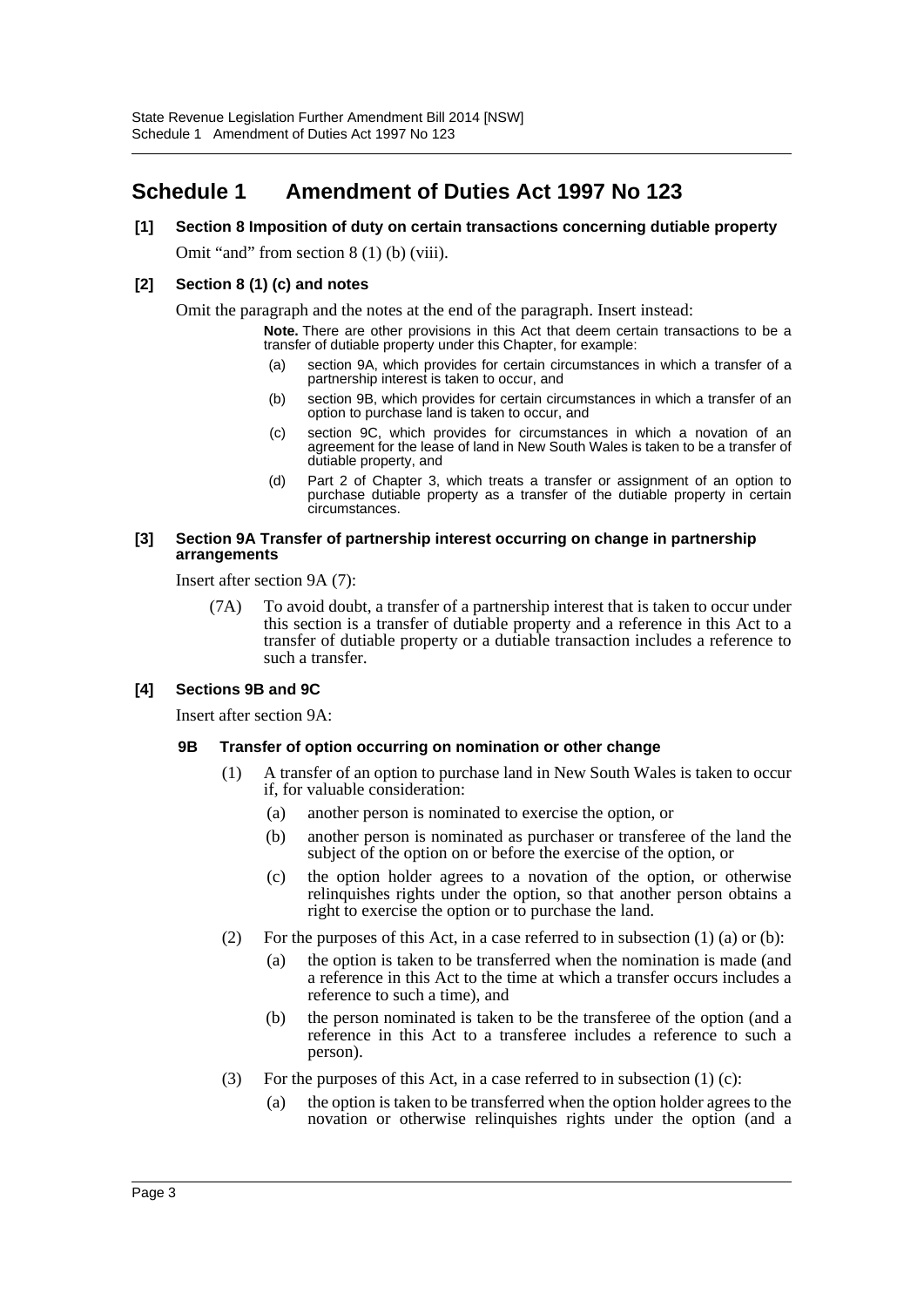reference in this Act to the time at which a transfer occurs includes a reference to such a time), and

- (b) the person who obtains a right to exercise the option or to purchase the land is taken to be the transferee of the option (and a reference in this Act to a transferee includes a reference to such a person).
- (4) This section applies regardless of when the option is exercisable.
- (5) For the purposes of this section, anything done by a person under a power of appointment or other authority granted by an option holder is taken to have been done by the option holder.
- (6) To avoid doubt, a person who has a right to accept an offer to sell land has a right to purchase the land.
- (7) To avoid doubt, a transfer of an option to purchase land that is taken to occur under this section is a transfer of dutiable property and a reference in this Act to a transfer of dutiable property or a dutiable transaction includes a reference to such a transfer.
- (8) In this section:

*option holder*, in relation to an option to purchase land in New South Wales, means a person who has a right to purchase the land under the option (whether vested or contingent).

## **9C Novation of agreement for lease**

- (1) A novation of an agreement for the lease of land in New South Wales is taken to be a transfer of dutiable property as if:
	- (a) the lessee's interest in the agreement were dutiable property, and
	- (b) the novation of the agreement were a transfer of that dutiable property.
- (2) For the purposes of this Act:
	- (a) the transfer is taken to occur when the agreement for lease is novated (and a reference in this Act to the time at which a transfer occurs includes a reference to such a time), and
	- (b) the new lessee is taken to be the transferee of the dutiable property (and a reference in this Act to a transferee includes a reference to such a person).
- (3) A reference in this Act to dutiable property includes, in relation to a transfer that is taken to occur under this section, a reference to a lessee's interest in an agreement for the lease of land in New South Wales.
- (4) To avoid doubt, a reference in this Act to a dutiable transaction includes a reference to a transfer of dutiable property that is taken to occur under this section.

## **[5] Section 22 What is the consideration for the transfer of dutiable property?**

Insert after section 22 (3):

(4) The consideration for a transfer of land in New South Wales that occurs as a consequence of the exercise of an option to purchase land is taken to include the amount or value of the consideration provided by or on behalf of the transferee for the option (whether for its grant, transfer, exercise or otherwise). **Note.** This section extends to an agreement for sale or transfer of dutiable property. Under sections 8 and 9 such agreements are treated as transfers of dutiable property.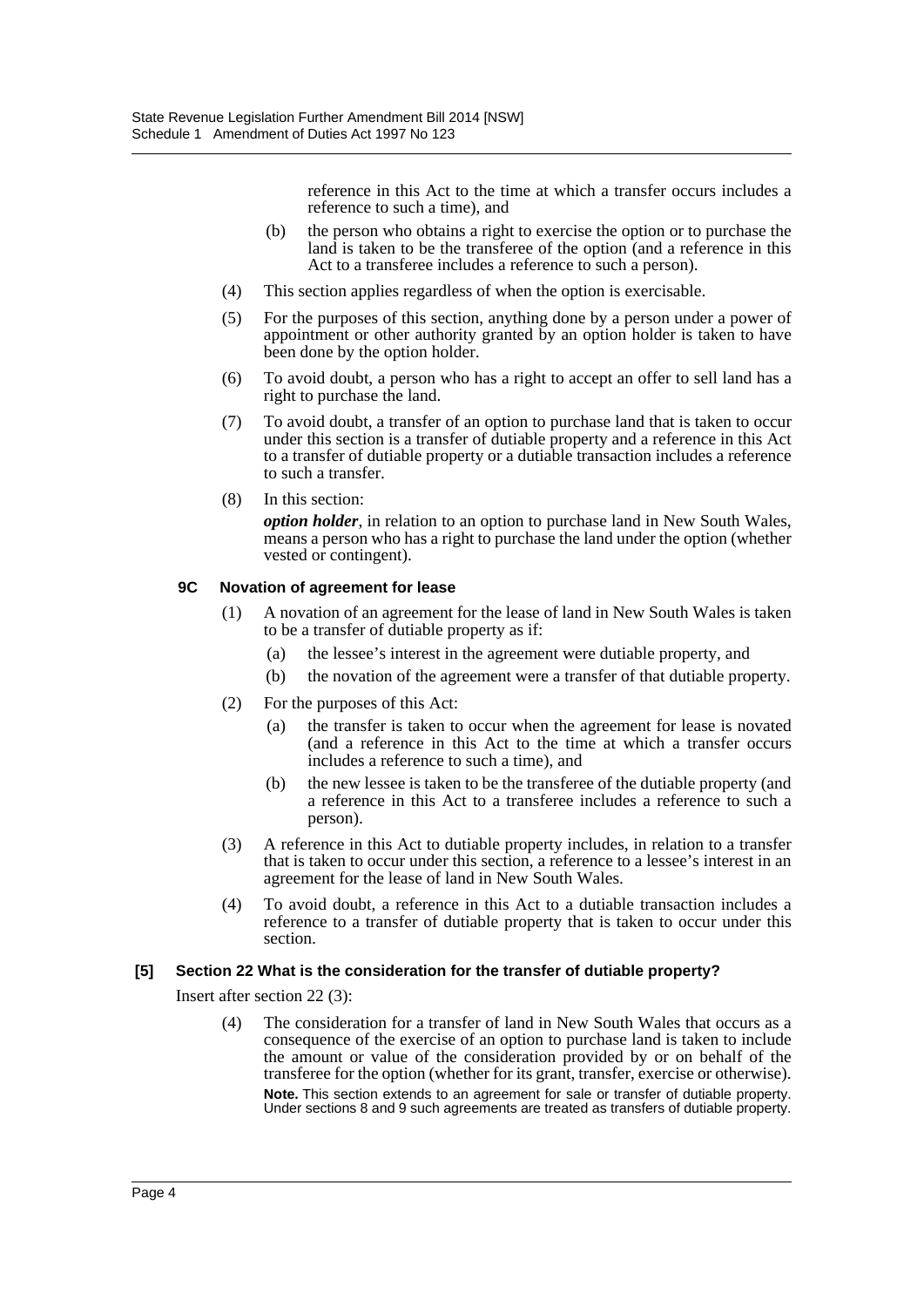## **[6] Section 62A Transfers to self managed superannuation funds**

Omit section 62A (1)–(3A). Insert instead:

- (1) Duty of \$500 is chargeable on a transfer of, or an agreement to transfer, dutiable property from a member or members of a self managed superannuation fund to the trustee or custodian of the trustee of the self managed superannuation fund but only if:
	- (a) there are no other members of the superannuation fund (besides the member or members transferring or agreeing to transfer the property) or the dutiable property is segregated from other fund property, and
	- (b) the property is to be used solely for the purpose of providing a retirement benefit to the member or members transferring or agreeing to transfer the property, and
	- (c) if there is more than one member transferring or agreeing to transfer the property, the property is to be used for the benefit of those members in the same proportions as it was held by them before the transfer or agreement to transfer.
- (2) Dutiable property is segregated from other fund property if:
	- (a) the property is held specifically for the benefit of the member or members transferring or agreeing to transfer the dutiable property, as fund members, and
	- (b) the property (or proceeds of sale of the property) cannot be pooled with property held for any other member of the superannuation fund (besides the member or members transferring or agreeing to transfer the property), and
	- (c) no other member of the superannuation fund (besides the member or members transferring or agreeing to transfer the property) can obtain an interest in the property (or the proceeds of sale of the property).
- (3) This section does not apply to a transfer of, or agreement to transfer, dutiable property held by a member of a self managed superannuation fund in a trustee capacity.

## **[7] Section 62B**

Insert after section 62A:

## **62B Declaration of trust by custodian**

- (1) Duty of \$500 is chargeable on a declaration of trust made by a custodian of the trustee of a self managed superannuation fund that dutiable property is or is to be held in trust for the trustee of the self managed superannuation fund if:
	- (a) the declaration of trust names the self managed superannuation fund, and
	- (b) ad valorem duty has been paid on the acquisition of the property by the custodian or the trustee of the fund or section 62A applied to that acquisition, and
	- (c) the Chief Commissioner is satisfied that the consideration for the acquisition of the dutiable property was or will be provided by the trustee of the self managed superannuation fund.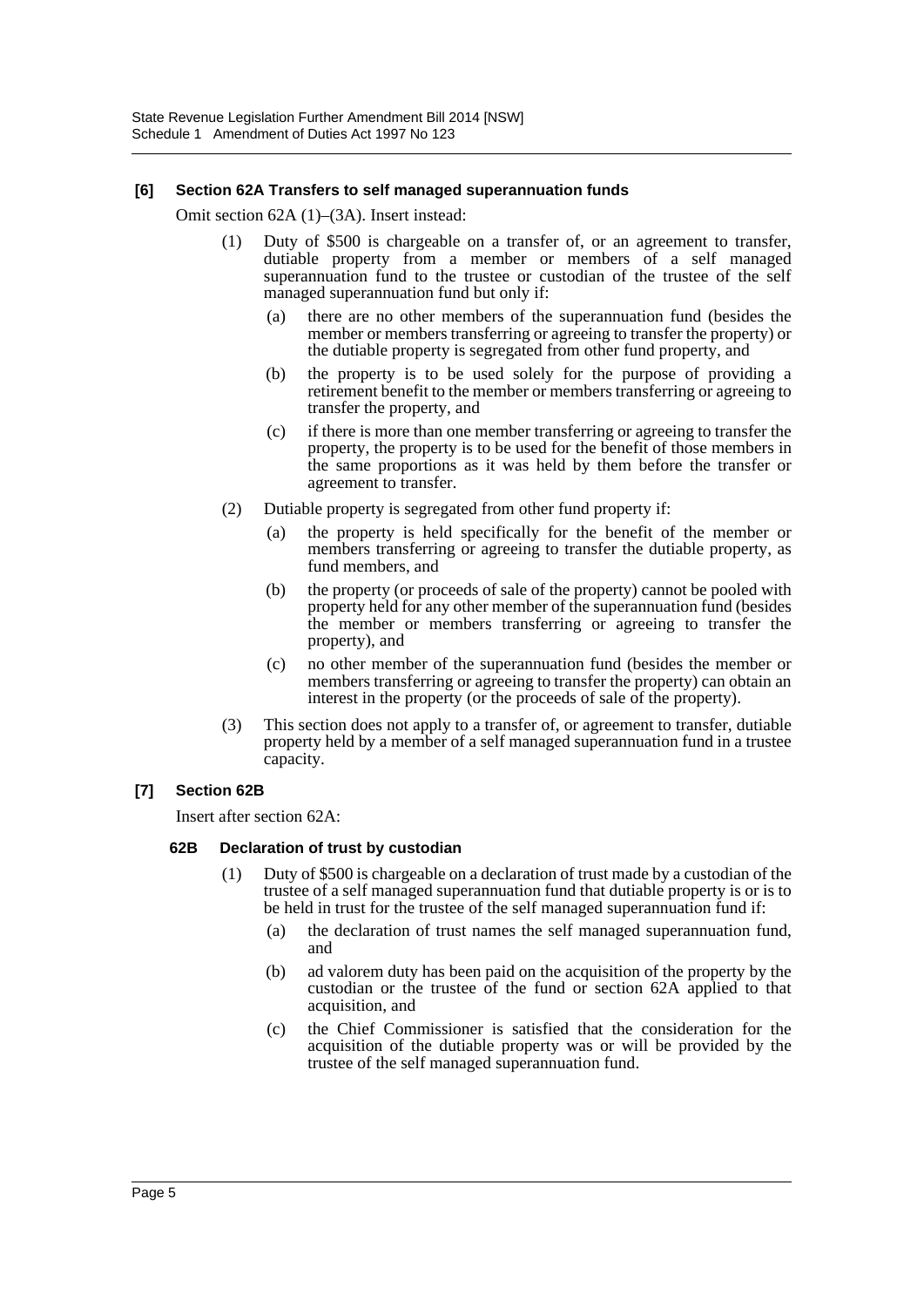(2) This section applies whether or not there has been a change in the legal description of the dutiable property between the acquisition of the property by the custodian or trustee and the declaration of trust.

**Note.** For example, if the dutiable property is land, this section continues to apply if there is a change in the legal description of the dutiable property as a consequence of the subdivision of the land.

(3) This section applies despite sections 55 and 65 (10).

# **[8] Section 64D**

Insert after section 64C:

## **64D Transfers made on exercise of option to purchase land**

The duty chargeable in respect of a transfer of land in New South Wales that occurs as a consequence of the exercise of an option to purchase land is to be reduced by the amount of duty (if any) paid by the transferee on the transfer of the option to the transferee.

#### **[9] Section 270C Exemption for heavy vehicle trailers**

Omit section 270C (1). Insert instead:

- (1) Duty under this Chapter is not chargeable on an application to register a heavy vehicle trailer if:
	- (a) the heavy vehicle trailer has not previously been registered under the *Road Transport Act 2013*, the *Interstate Road Transport Act 1985* of the Commonwealth or a law of another State or a Territory that provides for the registration of motor vehicles, or
	- (b) the heavy vehicle trailer is or has been registered in the name of the person making the application under the *Interstate Road Transport Act 1985* of the Commonwealth or a law of another State or a Territory that provides for the registration of motor vehicles.

## **[10] Schedule 1 Savings, transitional and other provisions**

Insert at the end of the Schedule with appropriate Part and clause numbering:

# **Part Provisions consequent on enactment of State Revenue Legislation Further Amendment Act 2014**

## **Definition**

In this Part:

*amending Act* means the *State Revenue Legislation Further Amendment Act 2014*.

## **General application of amendments**

- (1) An amendment made to Chapter 2 by the amending Act applies in respect of a dutiable transaction that occurs on or after the commencement of the amendment.
- (2) However, an amendment made to Chapter 2 by the amending Act does not apply to a transfer of dutiable property made in conformity with an agreement for sale or transfer of the dutiable property that was entered into before the commencement of the amendment.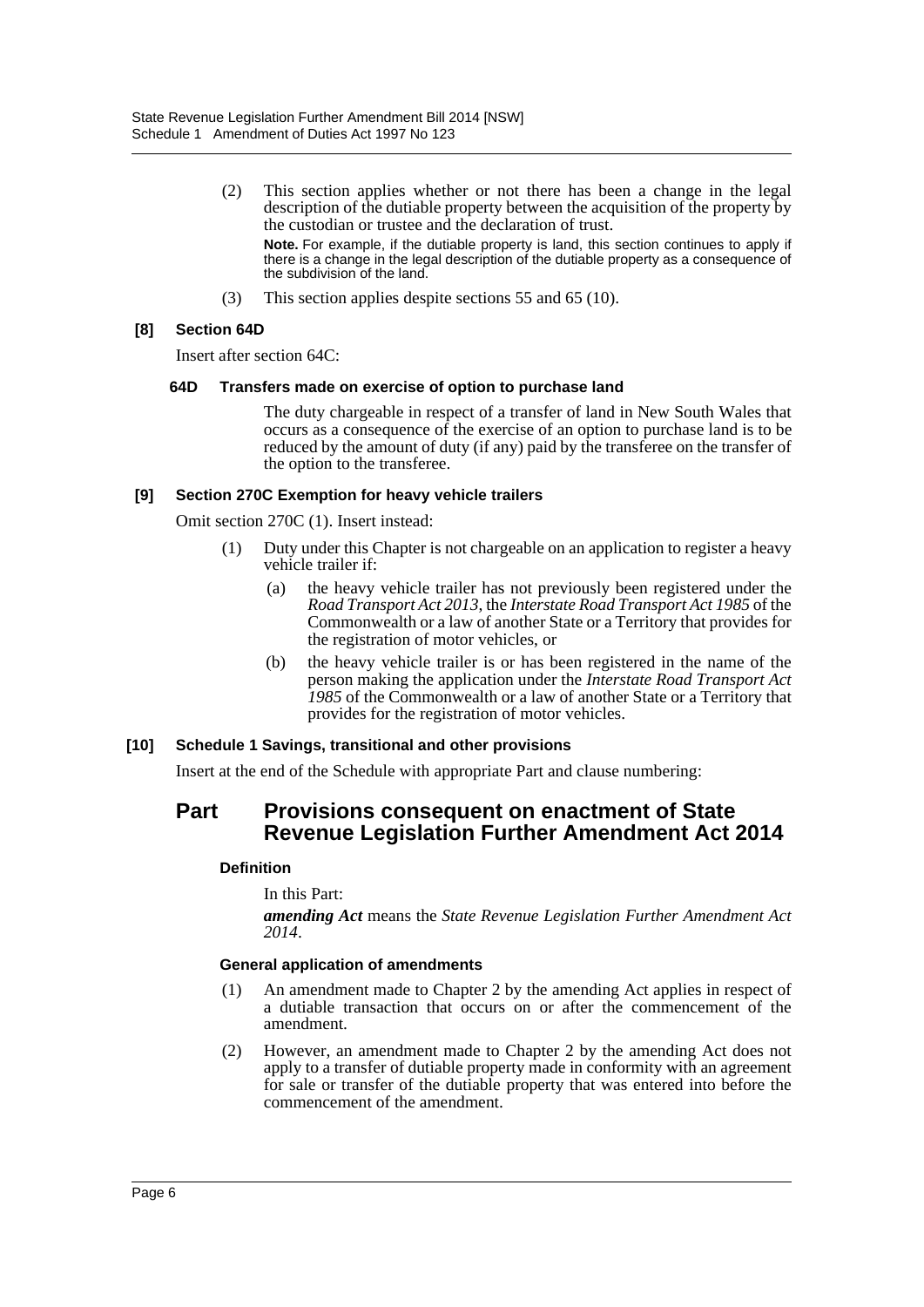#### **Amendments relating to options**

- (1) Sections 9B and 22 (4), as inserted by the amending Act, do not apply to options granted or otherwise created before the commencement of those provisions.
- (2) Section 64D, as inserted by the amending Act, extends to options granted or otherwise created before the commencement of that section.

#### **Amendments relating to agreements for lease**

Section 9C, as inserted by the amending Act, applies only to a novation of an agreement for lease that occurs on or after the commencement of that section.

#### **Application of changes to registration duty**

The amendment to section 270C made by the amending Act applies to applications for registration made on or after the commencement of the amendment.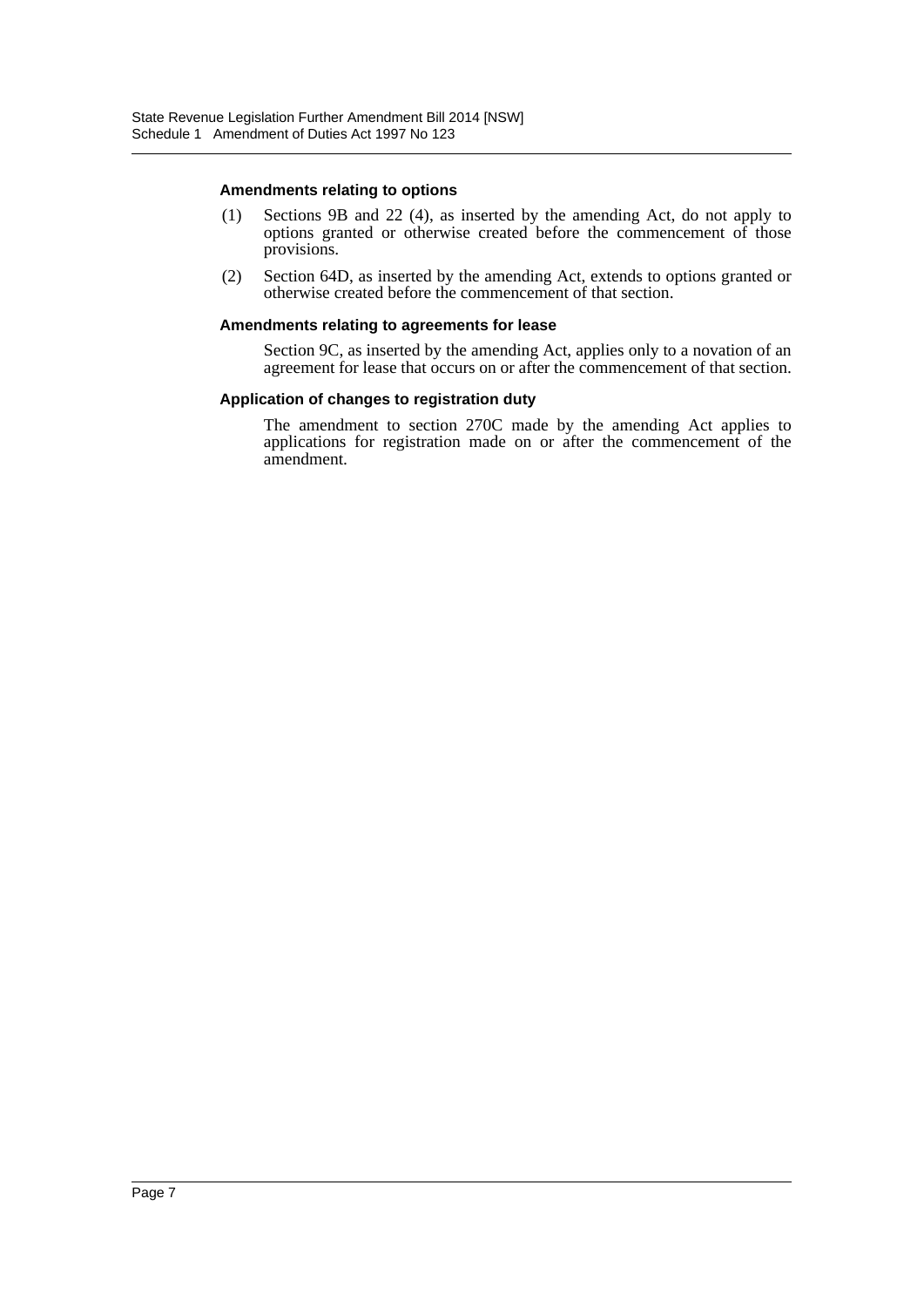# <span id="page-8-0"></span>**Schedule 2 Amendment of Land Tax Management Act 1956 No 26**

# **[1] Section 29 Related companies**

Omit section 29 (1) (a) and (b). Insert instead:

- (a) if one of those companies holds a controlling interest in the other company, or
- (b) if the same person holds, or the same persons together hold, a controlling interest in both companies, or

# **[2] Section 29 (1A)**

Insert after section 29 (1):

- (1A) A person holds, or persons together hold, a *controlling interest* in a company if:
	- (a) the person, or the persons acting together, can control the composition of the board of directors of the company, or
	- (b) the person is, or the persons acting together are, in a position to cast or control the casting of more than half of the maximum number of votes that might be cast at a general meeting of the company, or
	- (c) the person holds, or the persons acting together hold, more than half of the issued share capital of the company.

# **[3] Section 29 (2)**

Omit "purposes of subsection (1)".

Insert instead "purposes of determining whether companies are related, the following provisions apply".

# **[4] Section 29 (2) (a1)**

Omit "subsection (1) (b)". Insert instead "subsections (1) (b) and (1A)".

# **[5] Section 29 (2) (b)**

Omit "in that subsection".

# **[6] Section 29 (2) (c)**

Omit the paragraph. Insert instead:

- (c) any shares held or power exercisable by a person or company as a trustee or a nominee for another person or company:
	- (i) are to be treated as held or exercisable by that other person or company, if the trust is a fixed trust, and
	- (ii) are to be treated as not held or exercisable by the trustee or nominee (whether or not the trust is a fixed trust),

# **[7] Section 29 (2) (e)**

Omit "or" where lastly occurring.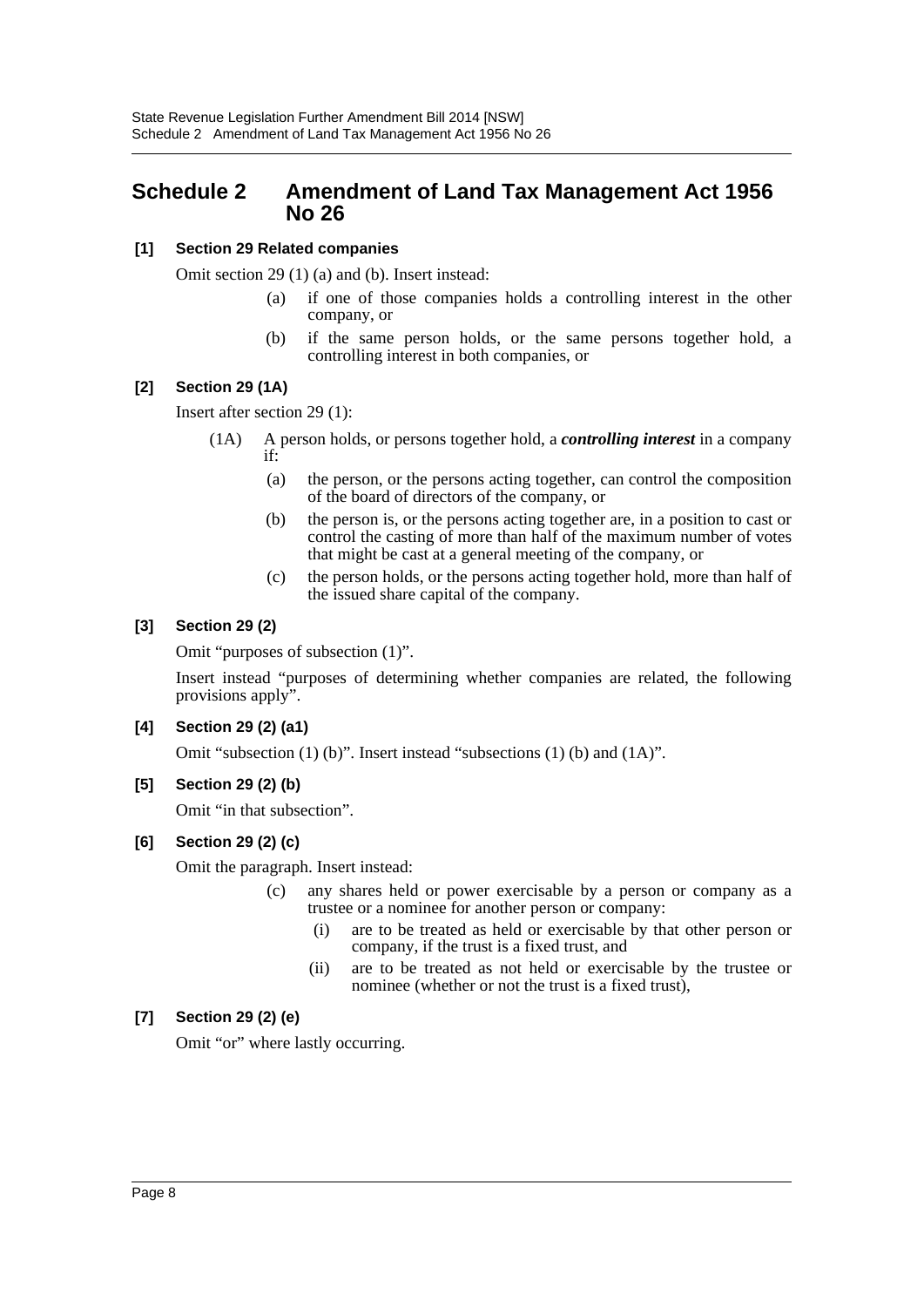# **[8] Schedule 2 Savings and transitional provisions**

Insert at the end of the Schedule with appropriate Part and clause numbering:

# **Part Provisions consequent on enactment of State Revenue Legislation Further Amendment Act 2014**

## **General application of amendments**

An amendment made to this Act by the *State Revenue Legislation Further Amendment Act 2014* applies to an assessment of land tax liability in respect of a land tax year that commences after the commencement of the amendment.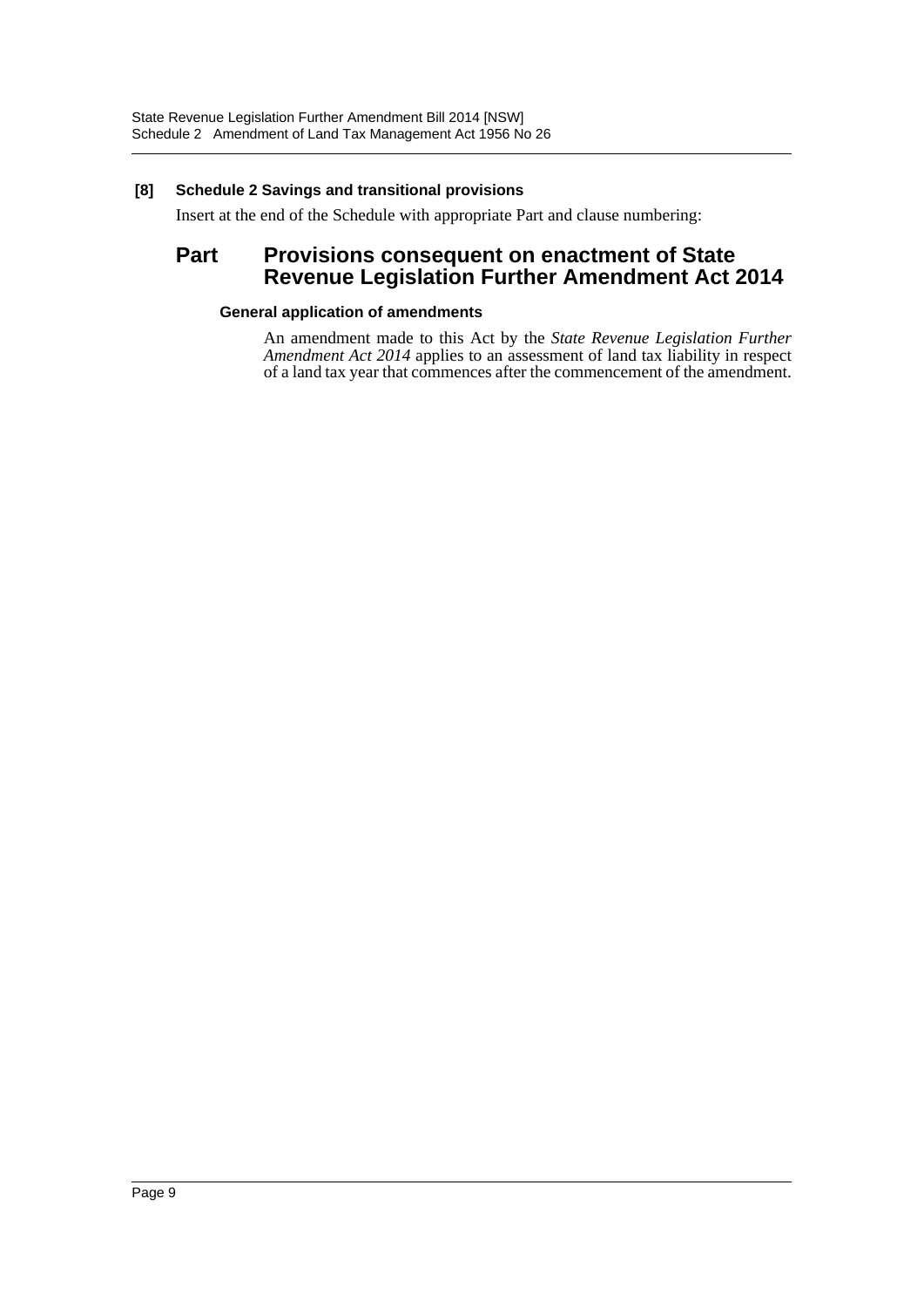# <span id="page-10-0"></span>**Schedule 3 Amendment of Payroll Tax Act 2007 No 21**

# **[1] Section 32 What is a relevant contract?**

Insert "or" after "contractor," in section 32 (2) (c) (iii).

# **[2] Section 32 (2) (c)**

Omit "unless the Chief Commissioner determines that the contract or arrangement under which the services are so supplied was entered into with an intention either directly or indirectly of avoiding or evading the payment of tax by any person, or".

# **[3] Section 32 (2) (d) (i)**

Omit the subparagraph. Insert instead:

(i) services solely for or ancillary to the conveyance of goods by means of a vehicle provided by the person conveying them, or

# **[4] Section 32 (2) (d) (as amended by item [3])**

Omit the paragraph. Insert instead:

(d) is supplied with services solely for or ancillary to the conveyance of goods by means of a vehicle provided by the person conveying them.

# **[5] Section 32 (2) (d)**

Omit "unless the Chief Commissioner determines that the contract or arrangement under which the services are so supplied was entered into with an intention either directly or indirectly of avoiding or evading the payment of tax by any person.".

## **[6] Section 32 (2A) and (2B)**

Insert after section 32 (2):

- (2A) Subsection (2) does not apply if the Chief Commissioner determines that the contract or arrangement under which the services are supplied was entered into with an intention either directly or indirectly of avoiding or evading the payment of tax by any person.
- $(2B)$  Subsection  $(2)$  (a), (b), (c) or (d) does not apply to a contract under which any additional services or work (of a kind not covered by the relevant paragraph) are supplied or performed under the contract.

## **[7] Schedule 3 Savings, transitional and other provisions**

Insert after Part 8:

# **Part 9 Provisions consequent on enactment of State Revenue Legislation Further Amendment Act 2014**

## **23 Relevant contracts**

- (1) An amendment made to this Act by the *State Revenue Legislation Further Amendment Act 2014* has effect in respect of any amount, benefit or payment referred to in section 40 that is paid, payable, provided or made on or after the date of commencement of the amendment, except as provided by subclause (2).
- (2) An amendment does not apply to any amount, benefit or payment paid, payable, provided or made for work performed before the date of commencement of the amendment.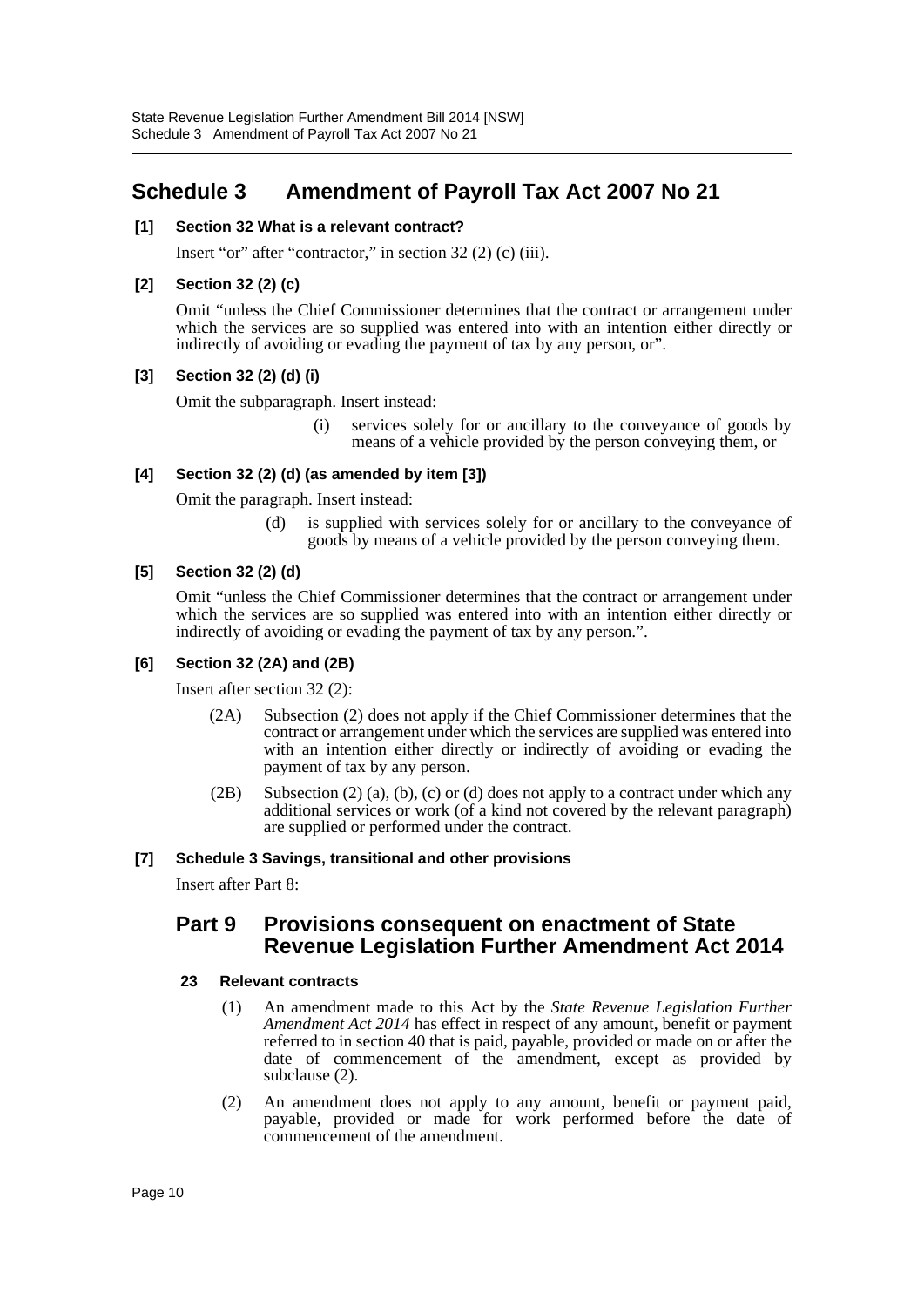# <span id="page-11-0"></span>**Schedule 4 Amendment of Payroll Tax Rebate Scheme (Jobs Action Plan) Act 2011 No 19**

# **[1] Section 12A**

Insert after section 12:

## **12A Rebate for internally transferred employees**

- (1) The employment of an internally transferred employee in a new job is not excluded from the rebate scheme, despite section  $\hat{12}(1)$  (b) and (c).
- (2) A person is an internally transferred employee if the person's employment is transferred from one employer (the *former employer*) to another employer (the *new employer*) and either of the following applies:
	- (a) the former employer and the new employer are members of the same group (within the meaning of Part 5 of the *Payroll Tax Act 2007*),
	- (b) the transfer occurs because the business or undertaking of the former employer is merged with, or taken over or otherwise acquired by, the new employer.
- (3) Accordingly, the new employer may claim a rebate for the employment of the internally transferred employee.
- (4) A rebate is not payable to the new employer in respect of the employment of the internally transferred employee unless the Chief Commissioner is satisfied that the former employer would have been eligible for a rebate in respect of the employment of the employee if employment with the former employer had continued.
- (5) The Chief Commissioner may refuse to pay a rebate to the new employer, or require repayment of a rebate already paid to the new employer, if:
	- (a) the Chief Commissioner is of the opinion that the employee's employment was transferred for the sole or dominant purpose of enabling a claim to be made for the rebate, or
	- (b) the former employer had not applied for registration as a claimant in respect of the employment of the employee before the transfer of employment.

## **[2] Schedule 1 Savings, transitional and other provisions**

Insert at the end of the Schedule with appropriate Part and clause numbering:

# **Part State Revenue Legislation Further Amendment Act 2014**

## **Rebate for internally transferred employees**

Section 12A, as inserted by the *State Revenue Legislation Further Amendment Act 2014*, applies to the employment of an internally transferred employee